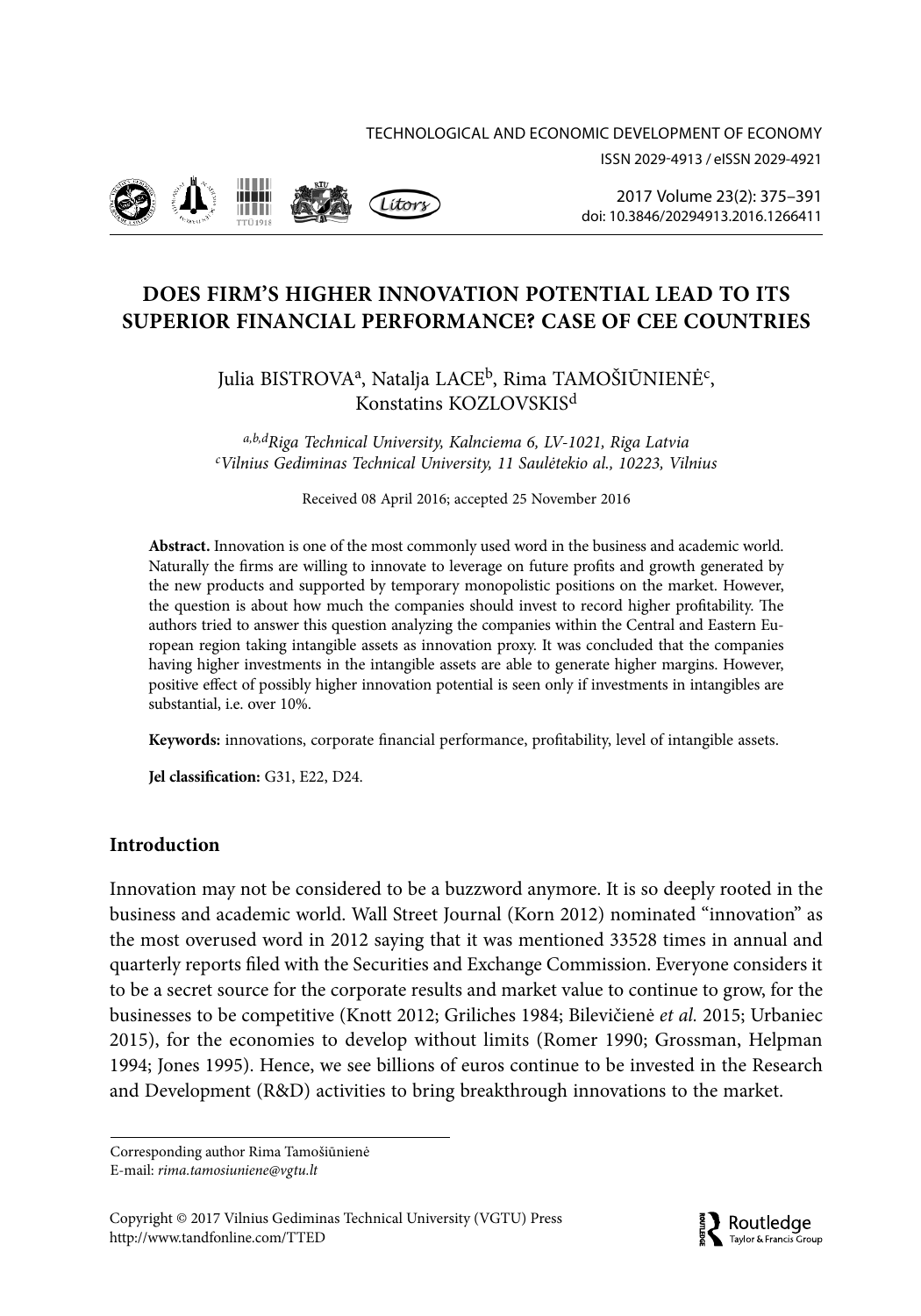Based on PriceWaterhouseCoopers (PWC) provided statistics in 2015 (Jaruzelski *et al.*  2015), the largest R&D spender in the world is Volkswagen dedicating \$15.3 bn, followed by Samsung with \$14.1 bn and Intel \$11.5 bn. However, it does not always translate into higher than competitors' growth or margins. For example, the operating profit margin of Samsung was 12%, while Apple had 28% in financial years 2014/2015. Volkswagen reported 6% operating margin, while its closest competitors BMW AG and Daimler AG reported 11% and 7% respectively.

Trying to understand the true benefit of the innovations and its influence on the corporate financial ratios, academics and practitioners seem to be in the topic producing a significant number of researches every year. According to the Scopus database, the number of articles having "innovation" as one of the keyword has more than doubled during the last 10 years.

Many researchers argue that innovation potential (as prompted by R&D spending, amount of intangible assets) positively correlate with the firm's market value and financial performance (Warusawitharana 2008; Artz *et al.* 2010; Ehie, Olibe 2010). To compare, in a study made by the consulting company Booz Allen in 2006 (Jaruzelski *et al.* 2006) no evidence of the R&D driving the results (earnings growth, market capitalization growth, total returns) is found.

Neither the influence of patents on the firm's profitability was detected. The only significant relationship discovered was between R&D spending and gross margin.

Taking into account the contradictory findings recorded in the business and academic research, the authors conducted a study focusing on the innovation potential of the Central and Eastern European (CEE) enterprises. The present research targets to discover the value of innovations for the companies located in the CEE region, which is considered to be less developed, the companies – less innovative and, therefore, less competitive. The authors compared the level of the innovation potential (as proxied in the article by the intangible assets) of the companies operating in less developed Europe to the innovation potential of the companies domiciled in Western Europe and USA. With the help of quantitative analysis the effect of the investments in the intangible assets on the firm's profitability is studied.

The hypothesis prior to the research was stated as follows:

*The companies investing in intangible assets more than their peers report higher margins and capital profitability.*

The methods chosen for conducting a research are mainly quantitative, which include benchmarking, regression, mean and graphical analysis.

### **1. Innovations' value added**

The value added of innovations is being widely researched from different angles: its effect on the shareholder return, profitability, earnings growth, market value; and based on various innovation potential determinants: R&D spending, intangible asset base, % of sales generated by the new products, number of patents, qualitative assessment of the companies innovativeness. To add, obtained results vary due to the sample specifics (size, region, public/private firms) and, therefore, might be quite different leading to the ambiguous conclusions.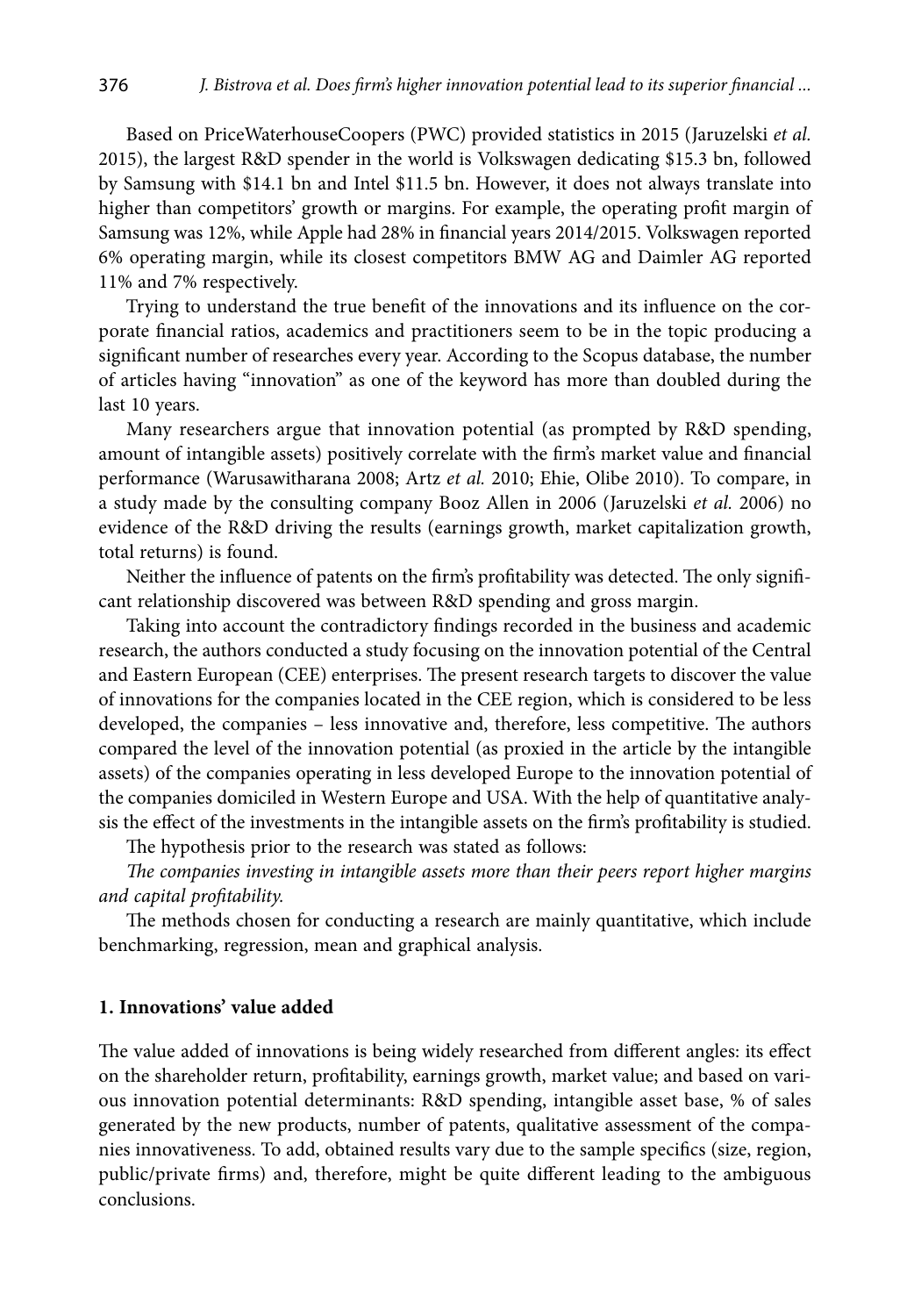As stated before, Booz Allen making an annual study (2006) on the innovative companies states that there is no any correlation between the R&D spending and the firm's results observed. Jim Collins and Morten Hansen (2011) emphasizing empirical creativity of the successful firms confirm that more successful companies are rarely more innovative than their less successful companies. It should be noted though that the analyzed sample mainly consisted of the large listed companies and often were admitted to be market leaders.

Harvard Business Review article (Barber, Bistrova 2015) provides an insight into the "R&D kitchen" of large listed companies indicating that the research primarily happens in the pre-IPO phase, while afterwards it can be outsourced to the private companies mentioning the fact that in the pharmaceuticals industry less that third of CEOs have pharmarelated education and previous career.

Academic research, which more often comes to the conclusion that innovations provide value to the companies, focuses rather on the larger sample including both private and listed companies. Sample specifics can become a partial explanation to the difference on the obtained results.

Kraft and Czarnitzki (2002) researched the influence of the R&D intensity, stock of patents divided by sales and sales of newly developed products on the developed credit rating, which is closely tracking firms' value. All three measures were found to have significant relationship with the credit rating. Till the certain level of innovativeness the rating increases (e.g. 14% of R&D to sales). Afterwards there is an inverse relationship. But anyway as admitted by authors the most innovative companies have the highest ratings.

Research on the listed companies in the regional markets also was able to prove positive effect on the firms' profitability and companies' value driven to a certain extent by investments in the innovations. Analyzing listed companies in Baltics, researchers' discovered that the intangibles have a significant influence on the firm's market value emphasizing that the critical level of intangibles is 1% of total assets. In case intangibles exceed it, the value of the company significantly increases as well (Berzkalne, Zelgalve 2014).

Intangible assets appeared to be an important determinant of the Australian firm market value based on Tobin's q. Additionally, it is found that contemporaneous R&D expenditure positively influences market value (Bosworth, Rogers 1998).

Villalonga (2004) in his research on the US listed companies argues that the greater is the intangibility of the company's resources, the more sustainable is its competitive advantage, saying that investing in intangibles is "high risk and high return strategy". Warusawitharana (2008) analyzing US listed companies concluded that there is significant economic and statistical relationship between innovation (R&D) and profitability, which translates further in the positive influence also on the expected increase in company value.

Another study on the US companies focused on discovering the effect of R&D investing on the firm stock performance stating that both in the manufacturing and in the service industry investments in R&D positively influence company performance (Ehie, Olibe 2010).

Research on Iranian companies (Sahar, Yalali 2014) proved that there is a time lag of 4 years between R&D spending and future profitability.

Researching innovativeness potential of the Indonesian public companies Rika Gamayuni (2015) found that the level of intangible assets does not exert any influence on the debt policies of the companies but positively influences company value and capital profitability.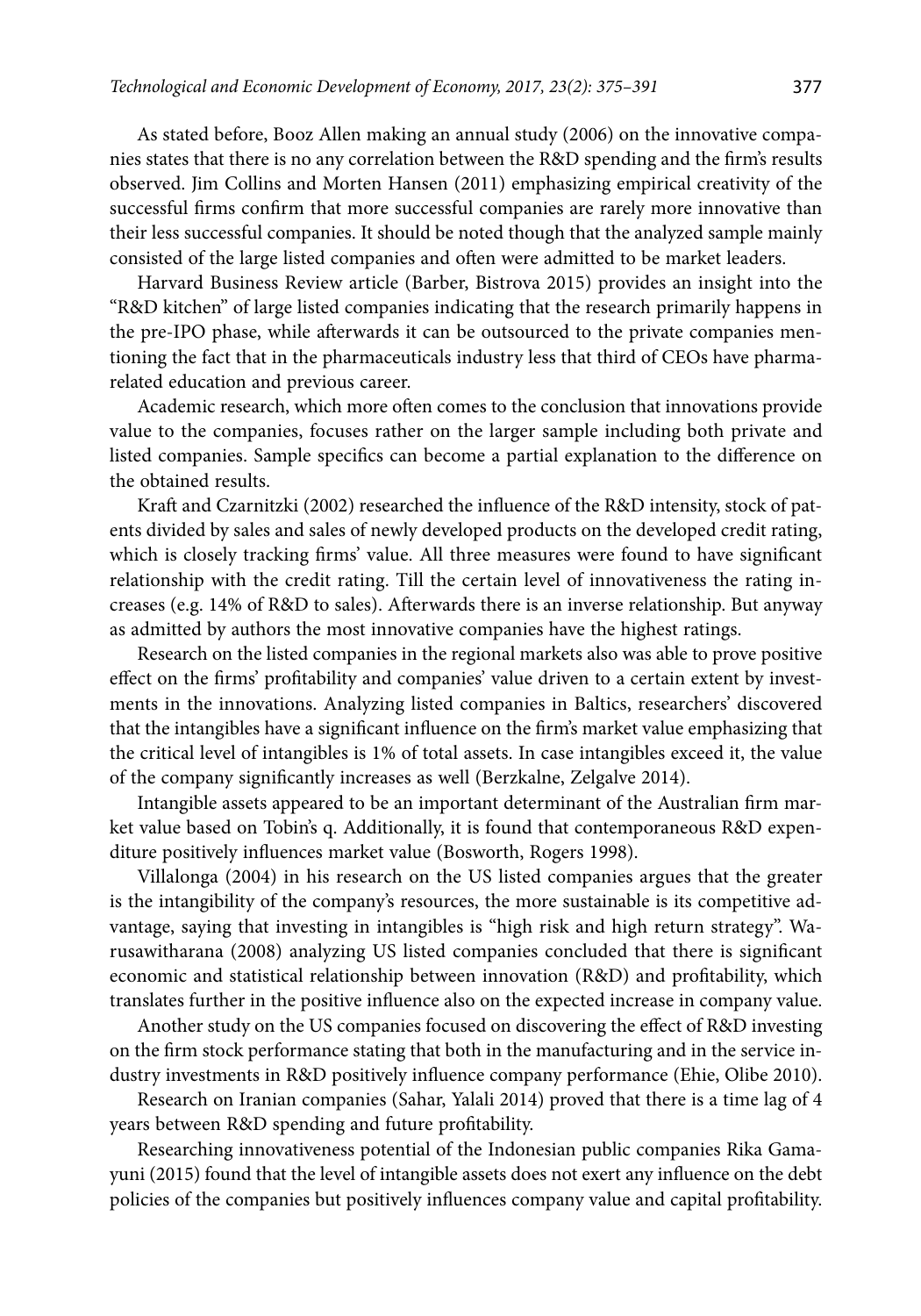Theoretically, the company introducing new products into the market for a certain period can enjoy premium pricing and monopoly profits (Lieberman, Montgomery 1988). Cho and Pucik (2005) found the evidence that firm's innovativeness supports growth and profitability proposing innovativeness-quality-performance model. Another study by Artz *et al.* (2010) supports the argument that innovations (new product announcements) have power in determining company's sales growth and profitability. Noteworthy that there was a negative relationship discovered between the patents and profitability as described by ROA and sales growth.

The vast majority of studies produced by academics are basically unanimous regarding the conclusion: investing in innovations most probably will lead to the increased profitability and company value. Innovation is usually determined by R&D spending or by new product launch or by the intangible assets level. Found relationship does not apply to the patent as innovation proxy. The present study contributes to further research of the mentioned relationship by analyzing innovation investing effect by the companies domiciled in the Central and Eastern European region.

## **2. Research design**

## **2.1. Determinants of innovation potential**

Innovation potential of the company can be described based on the following indicators:

- **1. Number of patents and patent applications** is a direct measure of the company's new products, which positively correlates with R&D spending, are supposed to protect the innovator from the competition of the invented product replication. But not always patents are able to protect monopoly profits for a prolonged time period – there was a negative correlation found between profitability and patents found (Artz *et al.* 2010). The problem of using number of patents is that not all patents are being monetized. Besides, a lot of innovations are not being patented (e.g. process innovations), so they do not always provide the true picture of the corporate innovativeness.
- **2. R&D expenditure** relative to sales is most-used indicator in the studies on the innovations by the companies. It provides information on the money invested by the company to innovate, but it does not provide information about the output of the efforts, thus efficiency of the investments. The biggest obstacle of using R&D costs in the research, its unavailability for the smaller companies, which do not report it separately.
- **3.** A very obvious indicator of innovativeness potential is **new products announcements and sales of new products launched** during the last three years. It should be noted that new product announcements positively correlate with the number patents (Artz *et al.* 2010). The inability of obtaining good quality data on the new products announcements particularly for small companies is a major disadvantage for making research based on this indicator.
- **4. Intangible assets relative to total assets** might be a good determinant of the innovativeness as it is rather easy to obtain data also for smaller companies. Intangibles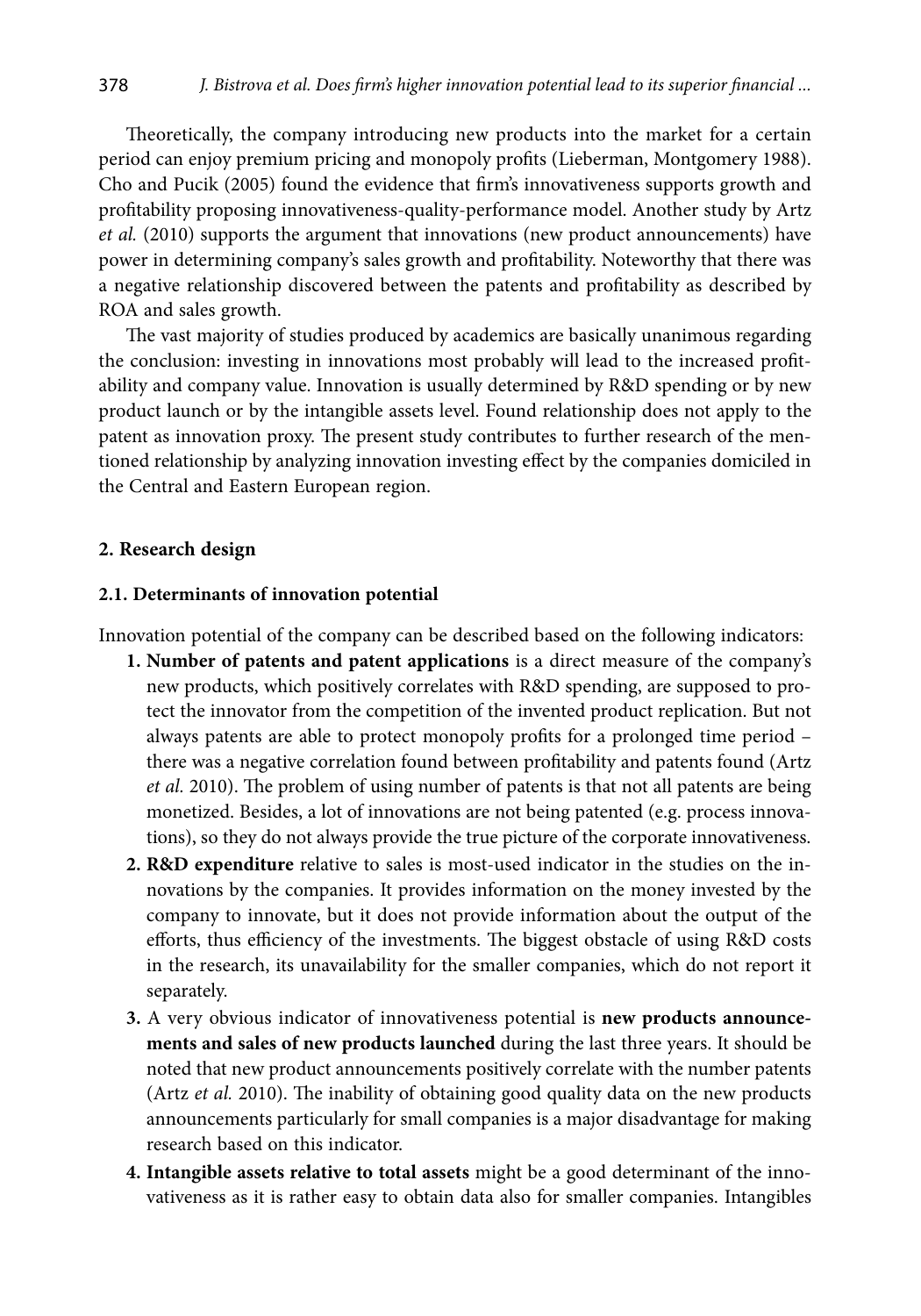often considered to be an intellectual capital of the company being comprised of the brands, trademarks, copyright, R&D in progress, licenses etc. (Rogers 1998; Craig, Moore 2002).

However, this indicator sometimes might be misleading as some of the 'soft' assets, the value of which appear on the balance sheet, might be developed not by the company itself (e.g. bought licenses).

**5.** It can be argued that **qualitative assessment of the innovativeness** could be one of the best indicators as it assumes thoroughly conducted survey of the enterprise efforts directed to the innovating processes and products. However, due to the extensive amount of time required to conduct the survey it is not commonly used indicator in the academic and business research.

## **2.2. Sample data**

The authors used company data on public and private firms extracted from Amadeus database. The focus was on the Central and Eastern European region by including Bulgaria, Croatia, Czech Republic, Estonia, Hungary, Poland, Romania, Slovakia, Slovenia, Latvia and Lithuania in the dataset. Criterion for the company inclusion was more than 100000 EUR in revenues. Initial sample consisted of 2672 companies for the period of 10 years from 2005 to 2013.

## **2.3. Methodology**

Considering data availability for private companies, the authors selected intangible assets vs. total assets ratio as proxy for the innovation potential of the company. Financial performance was assessed based on the profitability ratios: return on equity, gross margin and profit margin.

Two methods were applied to determine the relationship between the intangibles and corporate performance:

- 1. Quartile analysis based on the intangible assets was employed. Additionally, the authors separated the sample in two groups by 1% intangible level to test the conclusions of a similar study on listed Baltic companies by Berzkalne and Zelgalve (2014). To compare the research results and to detect whether significant difference exists, the authors also have taken 3% intangible level as the division level;
- 2. As the sample was large, the authors also did mean analysis by dividing it into smaller groups. Large concentration of observations was with intangibles level being below 10%. Therefore, the division by 1% interval was applied to the companies reporting intangibles below 10% of total assets. If intangibles level exceeded 10%, then 10% interval was applied. For each group mean profitability was calculated. The values of negative profitability were systematically excluded from the analysis due to low number of the cases leading to the inability to make statistically significant conclusions. Based on the intervals' means, the regression model (1) was ran to detect the possible relationship.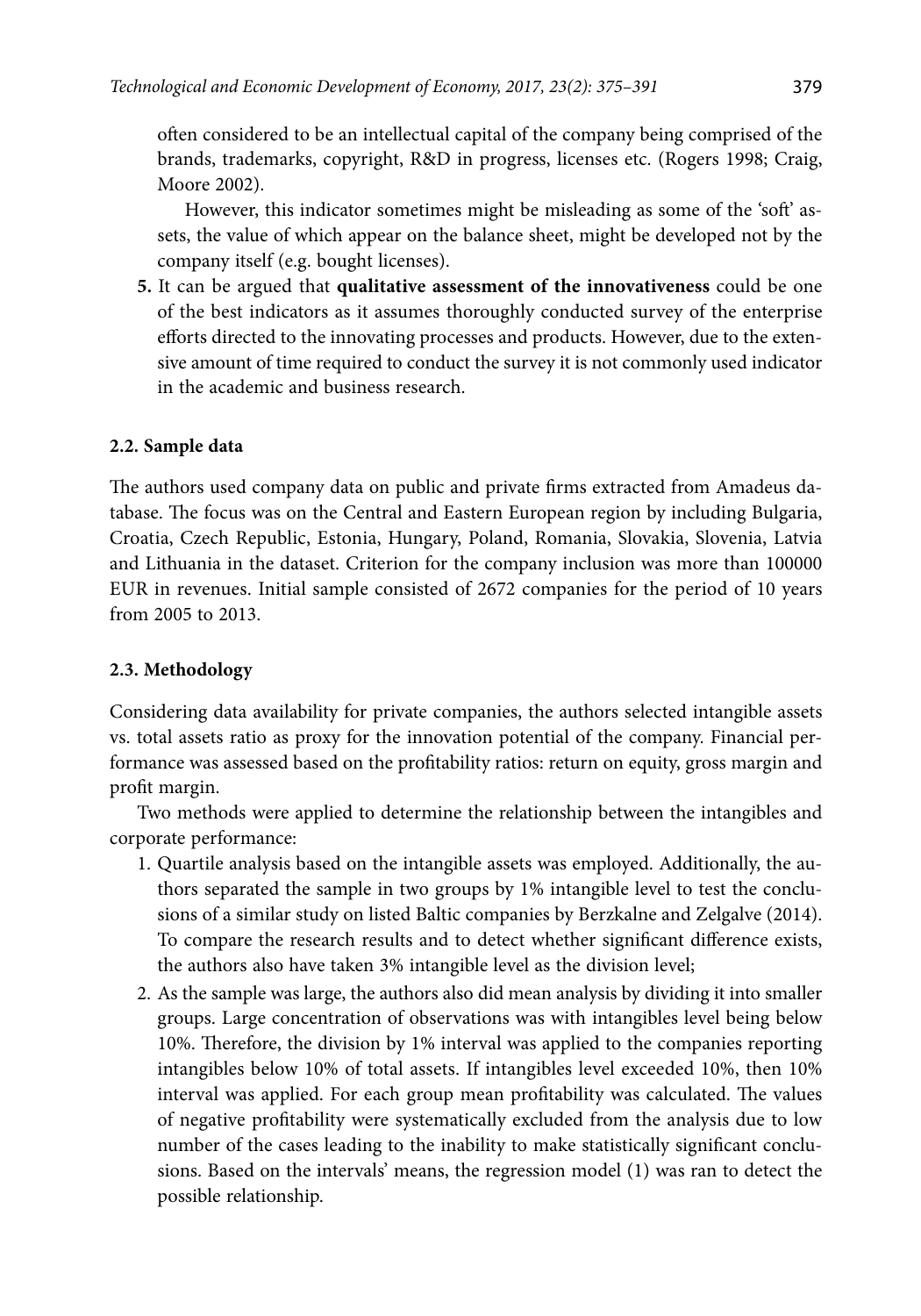$$
ROE = \mu + \beta^* Intg + \varepsilon,\tag{1}
$$

where: Intg – intangible asset divided by total asets, average interval value; ROE – return on equity.

To better explain the relationship between the variables the authors also used polynomial equation to detect possible non-linear relationship in case intangibles make more than 10% of assets (2).

$$
ROE = \mu^* Intg^2 + \beta^* Intg + \gamma.
$$
 (2)

Two more models were run taking gross profitability (GM) and net profitability (NM) as dependent variables in the Equations 1 and 2. For every case an equation for the companies having intangibles of less than 10% (interval of 1%) and a regression for companies having intangibles of more than 10% (interval of 10%) were analysed. Negative profitability (ROE and profit margin) cases were systematically excluded from the sample as the number of companies in the mean clusters was limited not allowing to make robust conclusions. The main statistical properties of the regressions were checked during the research.

## **3. Results of the research**

#### **3.1.General overview**

Table 1 provides a comparative view on the level of intangibles in different regions for a certain time period. It is obvious that the figures for the companies domiciled in the less developed Central and Eastern European are significantly lower than the average intangible level reported by their Western European peers, possibly depicting their lower innovation potential.

| Region              | 2013  | 2012  | 2011  | 2010  | 2009  | 2008  | 2007  |
|---------------------|-------|-------|-------|-------|-------|-------|-------|
| <b>CEE</b>          | 2.3%  | 2.3%  | 2.5%  | 2.4%  | 2.4%  | 2.0%  | 2.0%  |
| Western Europe      | 11.6% | 11.4% | 11.5% | 11.3% | 11.1% | 10.6% | 10.1% |
| Listed EU companies | 17.2% | 15.2% | 15.5% | 15.2% | 14.7% | 13.8% |       |
| Listed US companies | 19.2% | 19.4% | 18.7% | 18.2% | 18.5% | 15.7% |       |

Table 1. Average intangibles in % of total assets

*Source:* authors.

Noteworthy, that the intangible assets of the stock-exchange quoted companies are much higher than the general sample for Western Europe, which consists of both private and listed companies. Intangibles in average form almost a fifth part of the US listed companies' balance sheet, which is a bit higher than in case of Western European quoted companies.

The data in the Table 1 also points out the long-term trend of the increasing intangible assets weight in the companies' balance sheets. Regardless of the public/private status and of the location, the companies are increasing their investments in the intangibles, indicating that the knowledge- and skill-based side of the business entities is rapidly developing.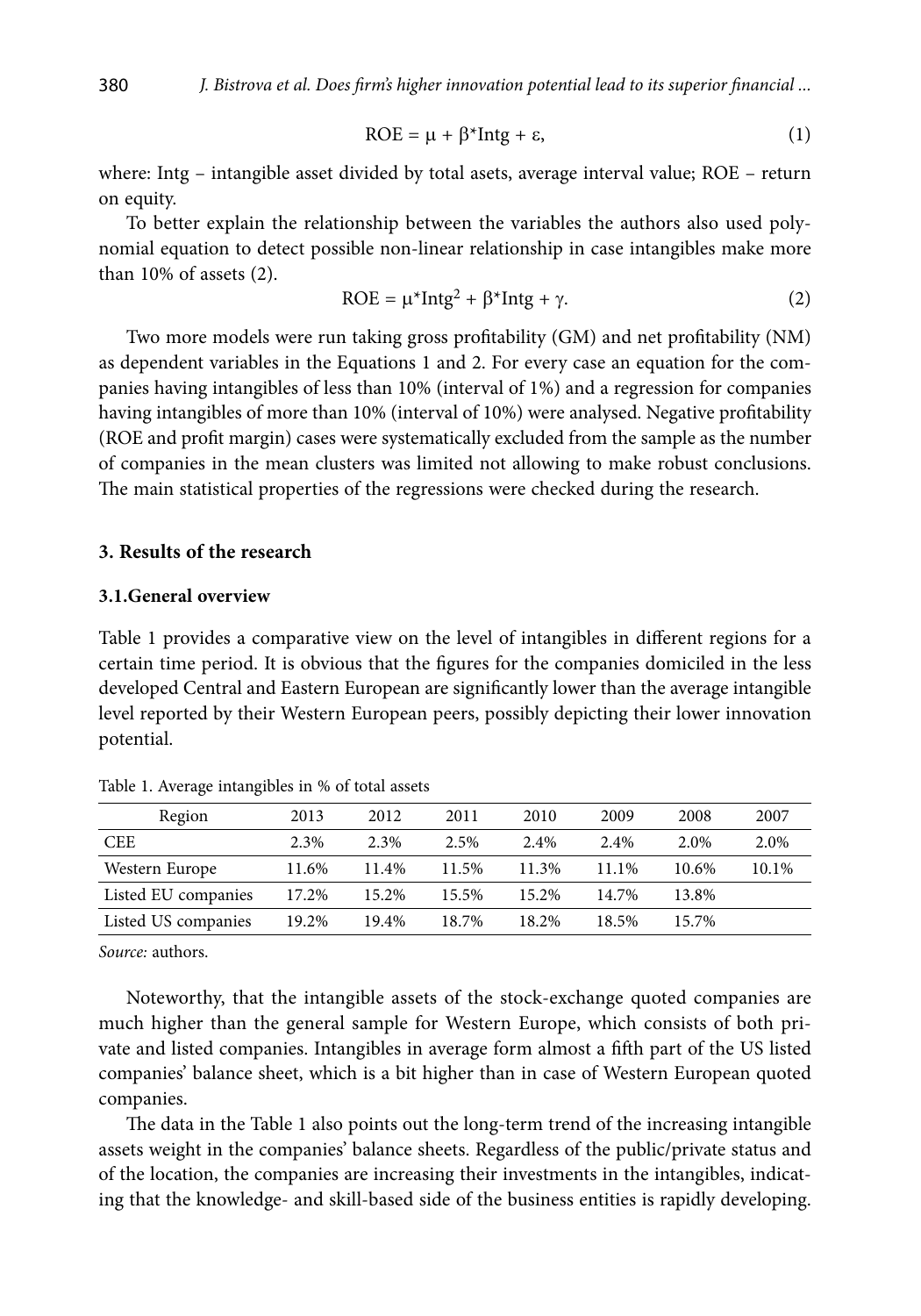



However, another side of the coin is that the increasing intangibility of the resources can potentially raise constraints to the investors as intangible assets often can pose a higher risk than tangible collateral (OECD 2011).

Putting the average intangible weight on the companies' balance sheet in context with the R&D investing by countries, it becomes surprising that Estonian companies report the lowest level of intangibles (Fig. 1). On the other hand, Latvian and Hungarian companies report the highest resource intangibility, while the countries' investment in R&D is among the lowest. This might be partially attributed to the fact that R&D figure includes not only private but also public investments.

## **3.2. Level of intangibles and profitability – quartile analysis**

One of the simplest and most commonly used method to detect expected relationship between the two variables is to conduct the percentile analysis. The sample was divided into four equal groups by the level of intangibles and median profitability ratio was calculated for each. The first quartile consists of the companies with the highest intangible assets level, while the fourth – shows the result for the companies with the lowest intangibles relative value.

Based on the capital profitability analysis, one concludes that having low intangible portion on the balance sheet improves profitability of the business. In the majority of the observed years the companies with lower intangibles showed higher profitability.

The answer to the question on whether the companies, which invested more in the intangibles and which appear to have higher innovativeness potential, can charge premium prices to leverage on their inventions was found to be positive. Gross margin describing company's pricing ability is higher for those entities, which possess larger intangible capital.

The profit margin analysis does not provide the ground for making robust conclusions as the results plotted on the chart are mixed (Fig. 2). Interestingly, the companies classified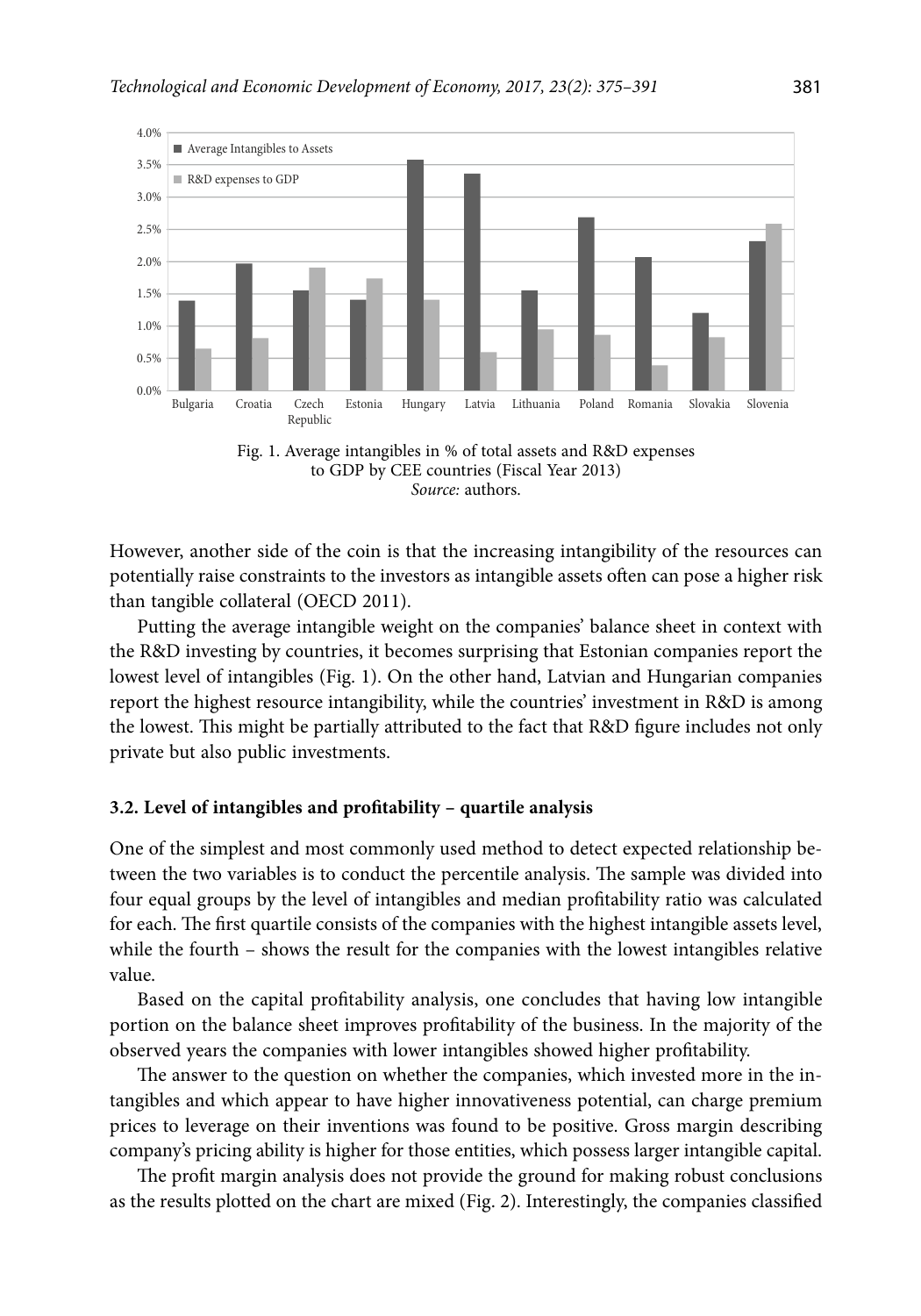into  $3<sup>rd</sup>$  quartile have much successfully survived financial crisis compared to the market in general.

Despite the detected possible relationship between intangible assets relative value and profitability based on ROE and gross margin, more detailed analysis is needed due to rather chaotic structure of the gathered data sample and due to the large number of companies with the intangible assets below 1%. The analysis results are provided in the next section.

Besides the quartile analysis, the authors tested the profitability of the enterprises based on the intangible level as suggested by Berzkalne and Zelgalve (2014). The authors selected 2 division points – 1% and 3% intangible assets vs. total assets.

The results obtained (Fig. 3) suggest that there is no significant difference between the results divided in groups by 1% and 3% in all profitability cases.

The discrepancy in the profitability results of the companies, having intangibles below or above certain level, is rather obvious on every dimension of the profitability in majority of cases. In case of return on equity, the chart results support the quartile analysis conclusion that the lower intangibles the higher is capital profitability with exceptions in 2005 and 2006 years.

In case of gross margin, the difference is the most obvious. Higher share of intangibles in total asset structure succeeds higher gross profitability. This relationship is even more evident if comparing the results, when division of the sample is based on 3%.



Fig. 2. Median ROE, GM and PM by Intangibles quartiles ( $1<sup>st</sup>$  quartile – lowest level of intangibles) *Source:* authors.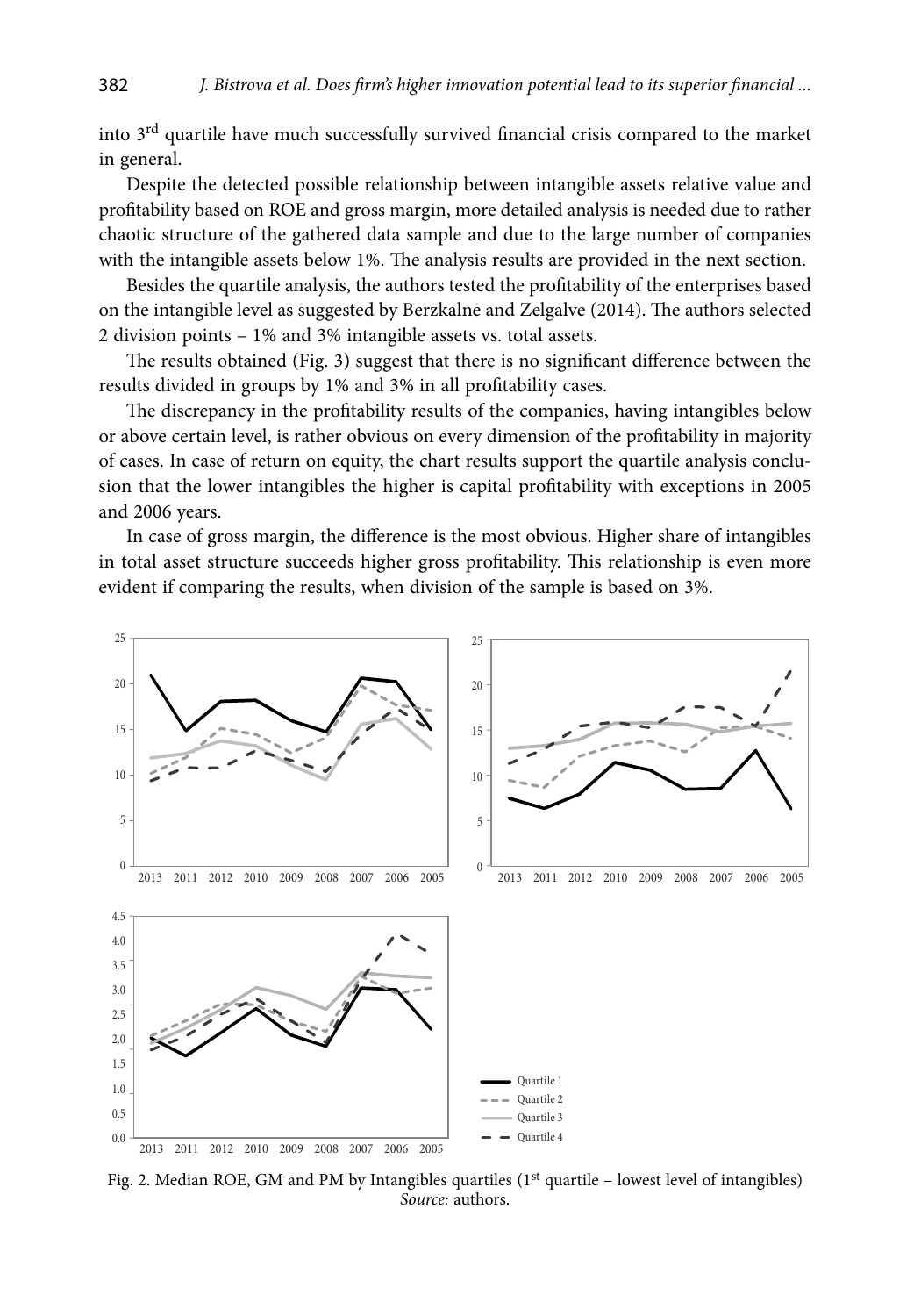

Fig. 3. Median ROE, GM and PM based on the intangibles levels *Source:* authors.

Similar to quartile analysis, profit margin results appear to be ambiguous, showing that after financial crisis there is no any difference in the profit margins of the companies with heavy intangible assets based and those, which do not invest in the intangibles.

### **3.3. Level of intangibles and profitability – mean analysis**

More precise view on the effect created by the investment in intangible assets on the corporate financial performance is provided with the help of the mean analysis.

The analysis on ROE (Fig. 4, Table 1A) divided into two clusters of intervals show that there is 0.63 correlation between the level of intangibles and capital profitability if the intangibles make more than 10% of total assets. In case of lower intangibles level the correlation is 0.49. However, both models are not statistically significant based on t-stat (Table 2A).

Figure 5 on gross profitability shows that basically there is no any trend for the ratios below 10% intangibles level, while there is a significant upward trend for the values above 10% (Fig. 5, Table 3A.). The analysis on the significance between the groups' means (above 10% intangibles) is statistically significant, so the companies benefit from investing in the intangible assets (Table 4A).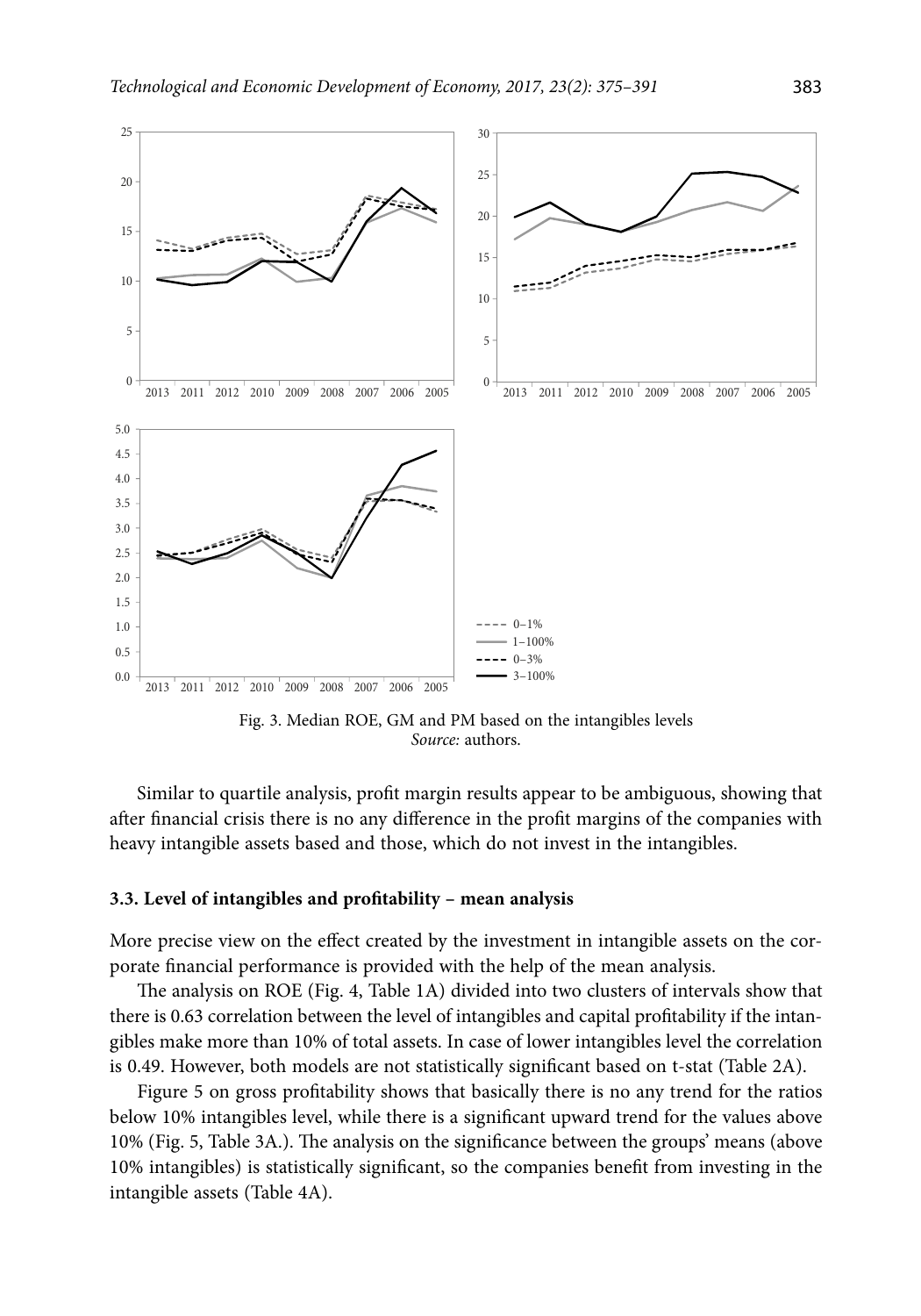

Fig. 4. Return on equity analysis: x axis – intangibles level groups in ascending order; y axis – mean value of ROE; (polynomial regression – Fig. 1A) *Source:* authors.



Fig. 5. Gross margin mean analysis: x axis – intangibles level groups in ascending order; y axis – mean value of gross margin (polynomial regression – Fig. 2A) *Source:* authors.

Polynomial regression (Fig. 2A) provides better view on the variables' relationship as coefficient of determination is higher: 0.6 vs. 0.5 for linear regression. This is due to the declining gross profitability in case of very high intangibles.

Unlike the results obtained through the quartile analysis, there was detected relationship between the intangible assets and profit margin on the wider intervals at increased intangible assets level (Fig. 6, Table 5A). Similarly to the gross margin case, no any plausible influence from intangible assets investing on the net profitability was found on the intervals from 0% to 10%. However, the analysis based on high intangible levels showed that there is a strong correlation of 0.74 between the intangibles and profitability, and the linear regression describing the relationship is statistically significant (Table 6A).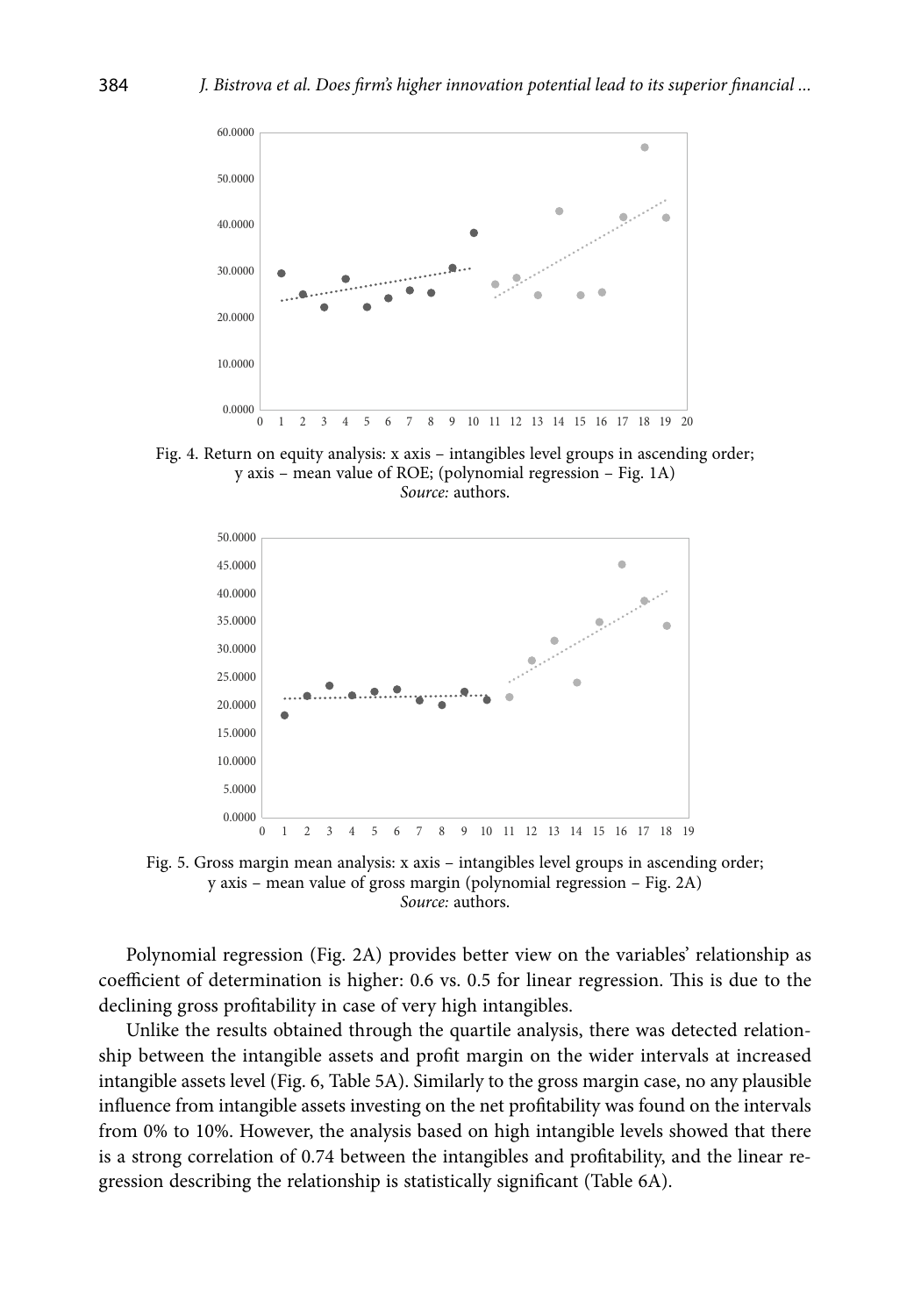

Fig. 6. Profit margin mean analysis: x axis – intangibles level groups in ascending order; y axis – mean value of profit margin; (polynomial regression – Fig. 3A) *Source:* authors.

### **Conclusions and recommendations**

Intangible assets were selected to be a proxy of the innovation potential of the private companies mainly due to their high accessibility and good quality of figures. The comparative analysis indicated that overall level of intangible assets recorded by the companies domiciled in the developed countries is much higher than that reported by their peers in less developed countries, which might point to the lower innovation potential of the latter. Stock exchange listed companies in USA and Europe in turn have higher resource intangibility reporting higher share of intangibles than the general sample. The authors have conducted quartile analysis and mean analysis, which involved assumed division in clusters.

*Quartile analysis:* lower intangibles are associated with higher capital profitability, meaning that they are not able to generate returns higher than the returns generated by the other fixed or current assets. So, higher innovation potential does not contribute to the higher capital profitability. The authors have noticed that there is a certain layer of the companies with high profitability and low intangible assets. Very often these companies are offshored centres of the Western European or US "mother-companies" (e.g. Continental, Nestle, Coca-Cola etc.). In this case obviously the know-how is being kept with the head entity, while the offshored centre just executes the operations. Although recently there is emerging a movement of R&D department relocation to the emerging markets as stated in FT article (Waldmeir 2012).

The assumption that the companies, which have higher innovation potential, can charge premium prices for temporary monopolistic product or service, cannot be rejected as the enterprises with higher level of intangibles are able to demonstrate higher gross profit margins. However, this advantage of higher earnings profitability diminishes when net profit margin is reported as there is no indication of the significant influence of the intangible assets on the net profitability.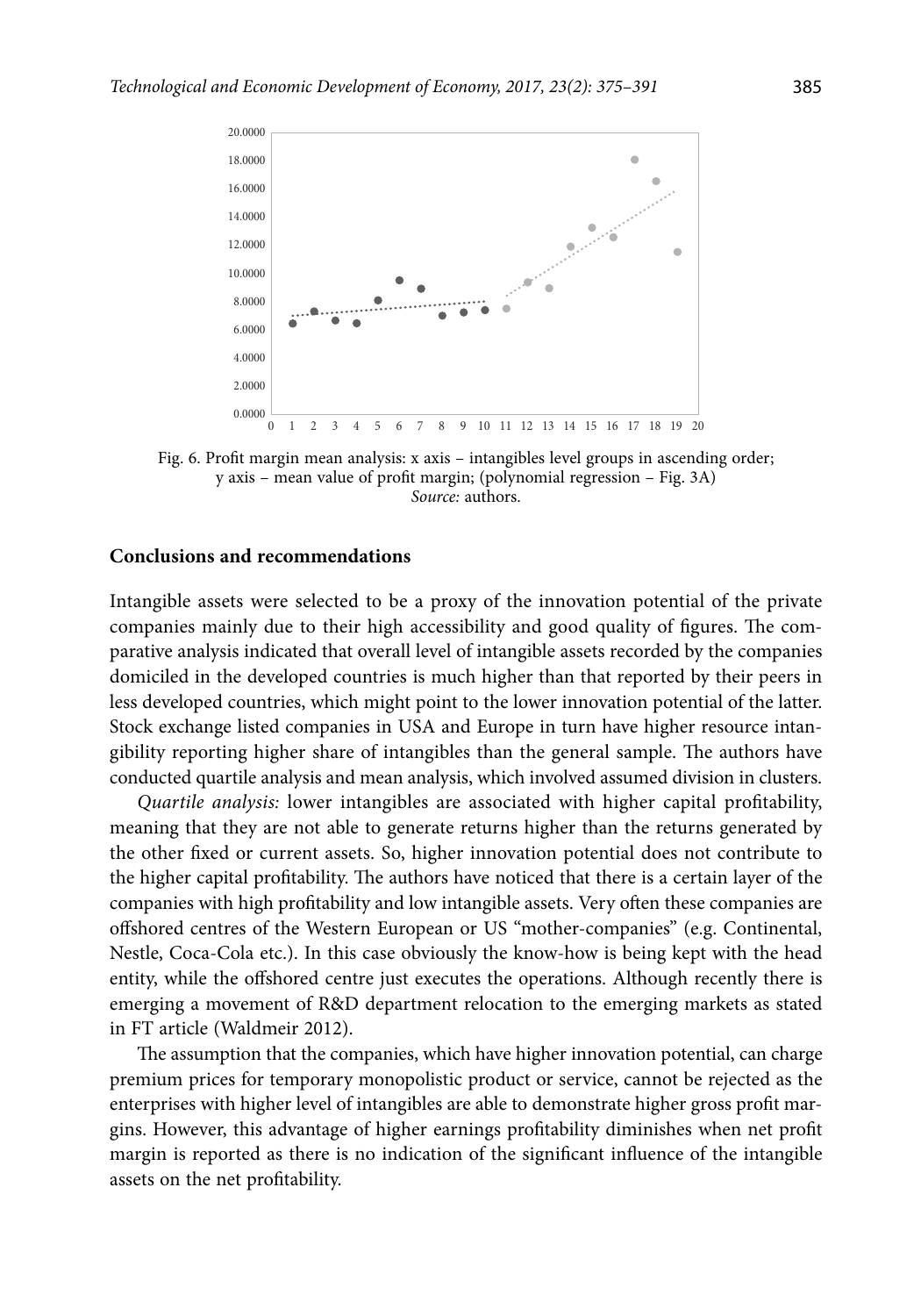Dividing the sample according to the intangible level of 1% and 3%, provided the base forming the same conclusions on the influence of the intangibles on the company's profitability. Besides, the results obtained did not differ based on 1% or 3% level.

*Mean analysis:* statistically significant relationships were found primarily for the cases when the intangible assets exceed the level of 10% in total assets. Gross margin mean analysis confirmed the conclusions made during the quartile analysis – positive correlation with intangibles. Similar conclusion was made for the net profitability. Positive intangible investment influence on the capital profitability cannot be rejected but the linear regression was not found to be statistically significant. In all profitability cases polynomial equation possesses higher explanation power as prompted by the coefficient of determination.

## **Acknowledgements**

The paper was supported by the project 5.2.2 "The Development of Innovation and Entrepreneurship in Latvia in Compliance with the Smart Specialization Strategy" within the National Research Program 5.2 "Economic Transformation, Smart Growth, Governance and Legal Framework for the State and Society for Sustainable Development – a New Approach to the Creation of a Sustainable Learning Community (EKOSOC-LV)".

## **References**

- Artz, K. W.; Norman, P. M.; Hatfield, D. E.; Cardinal, L. B. 2010. A longitudinal study of the impact of R&D, patents, and product innovation on firm performance, *Journal of Product Innovation Management* 27(5): 725–740. https://doi.org/10.1111/j.1540-5885.2010.00747.x
- Barber, F.; Bistrova, J. 2015. *Many CEOs aren't breakthrough innovators (and that's OK)* [online], [cited 15 January 2016]. Harvard Business Review (HBR). Available from Internet: https://hbr.org/2015/09/ many-ceos-arent-breakthrough-innovators-and-thats-ok
- Bilevičienė, T.; Bilevičiūtė, E.; Paražinskaitė, G. 2015. Innovative trends in human resources management, *Journal of Scientific Papers Economics* & *Sociology* 8(4): 94–109. https://doi.org/10.14254/2071-789X.2015/8-4/7
- Berzkalne, I.; Zelgalve, E. 2014. Innovation and company value: evidence from the Baltic countries, *Regional formation and development studies* 11(3): 39–51.
- Bosworth, D.; Rogers, M. 1998. *Research and development, intangible assets and the performance of large Australian companies.* Melbourne Institute Working Paper No. 2/98. Melbourne Institute of Applied Economic and Social Research.
- Cho, H. J.; Pucik, V. 2005. Relationship between innovativeness, quality, growth, profitability, and market value, *Strategic Management Journal* 26(6): 555–575. https://doi.org/10.1002/smj.461
- Collins, J.; Hansen, M. T. 2011. *Great by choice: uncertainty, chaos, and luck-why some thrive despite them all*. Harper Business.
- Craig, L.; Moore, M. 2002. Intangible assets, intellectual capital or property? It does make a difference [online], [cited 15 January 2016]. *The Journal of Colorado's innovation economy*. Available from Internet: http://klminc.com/branding\_brand-strategy/intangible-assets-intellectual-capital-orproperty-it-does-make-a-difference
- Ehie, I. C.; Olibe, K. 2010. The effect of R&D investment on firm value: an examination of US manufacturing and service industries, *International Journal of Production Economics* 128(1): 127–135. https://doi.org/10.1016/j.ijpe.2010.06.005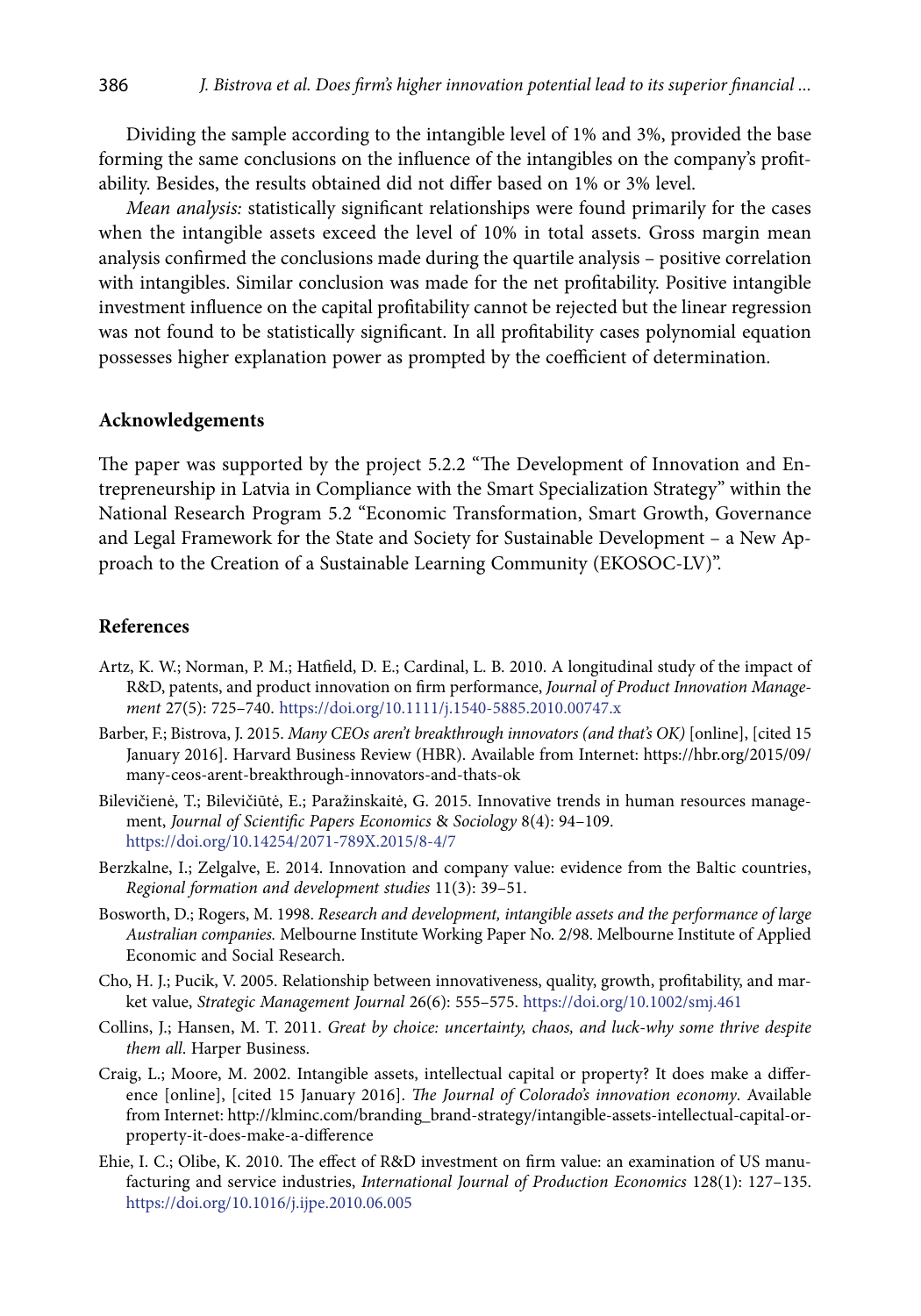- Gamayuni, R. R. 2015.The effect of intangible asset, financial performance and financial policies on the firm value, *International Journal of Scientific and Technology Research* 4(01): 202–212.
- Griliches, Z. 1984. *R* & *D, patents, and productivity*. National Bureau of Economic Research. University of Chicago Press.
- Grossman, G. M.; Helpman, E. 1994. Endogenous innovation in the theory of growth, *Journal of Economic Perspectives* 8: 23–44. https://doi.org/10.1257/jep.8.1.23
- Jaruzelski, B.; Dehoff, K.; Bordia, R. 2006. *The top innovators and spenders* [online], [cited 15 January 2016]. Booz Allen Hamilton. Available from Internet:http://www.boozallen.com/content/dam/ boozallen/media/file/Global\_Innovation\_1000\_2006.pdf
- Jaruzelski, B.; Schwartz, K.; Staack, V. 2015. *The top innovators and spenders* [online], [cited 15 January 2016]. PwC. Available from Internet: http://www.strategyand.pwc.com/global/home/what-wethink/innovation1000/top-innovators-spenders
- Jones, Ch. I. 1995. R&D-based models of economic growth, *Journal of Political Economy* 103: 759–784. https://doi.org/10.1086/262002
- Knott, A. M. 2012. *The trillion-dollar R*&*D fix* [online], [cited 15 January 2016]. Harvard Business Review (HBR). Available from Internet: https://hbr.org/2012/05/the-trillion-dollar-rd-fix/ar
- Korn, M. 2012. *You call that innovation?* [online], [cited 15 January 2016]. Wall Street Journal (WSJ). Available from Internet: http://www.wsj.com/articles/SB10001424052702304791704577418250902 309914
- Kraft, K.; Czarnitzki, D. 2002. Measuring the impact of innovation on firm value: a new approach. ZEW Discussion Papers No. 02-73.
- Lieberman, M. B.; Montgomery, D. B. 1988. First-mover advantages, *Strategic Management Journal* 9(S1): 41–58. https://doi.org/10.1002/smj.4250090706
- Organisation for Economic Co-operation and Development (OECD). 2011. *New sources of growth: intangible assets* [online], [cited 15 January 2016]. OECD. Available from Internet: http://www. oecd.org/sti/inno/46349020.pdf
- Rogers, M. 1998. *The definition and measurement of innovation*. Parkville, VIC: Melbourne Institute of Applied Economic and Social Research.
- Romer, P. M. 1990. Endogenous technological change, *Journal of Political Economy* 98(5) II:71–102.
- Sahar, M. E.; Yalali M. R. 2014. Effect of R&D spending on firm profitability and stock market value, *Management and Administrative Sciences Review* 3(4).
- Urbaniec, M. 2015. Towards sustainable development through ecoinnovations: drivers and barriers in Poland, *Journal of Scientific Papers Economics* & *Sociology* 8(4): 179–190. https://doi.org/10.14254/2071-789X.2015/8-4/13
- Villalonga, B. 2004. Intangible resources, Tobin's q, and sustainability of performance differences, *Journal of Economic Behavior* & *Organization* 54(2): 205–230. https://doi.org/10.1016/j.jebo.2003.07.001
- Waldmeir, P. 2012. *China offers a taste of R*&*D to come* [online], [cited 15 January 2016]. Financial Times. Available from Internet: http://www.ft.com/intl/cms/s/0/b568f34a-2d83-11e2-9988-00144feabdc0.html#axzz40hJs83H7
- Warusawitharana, M. 2008. *Research and development, profits and firm value: a structural estimation.* Finance and Economics Discussion Series 2008-52. Board of Governors of the Federal Reserve System.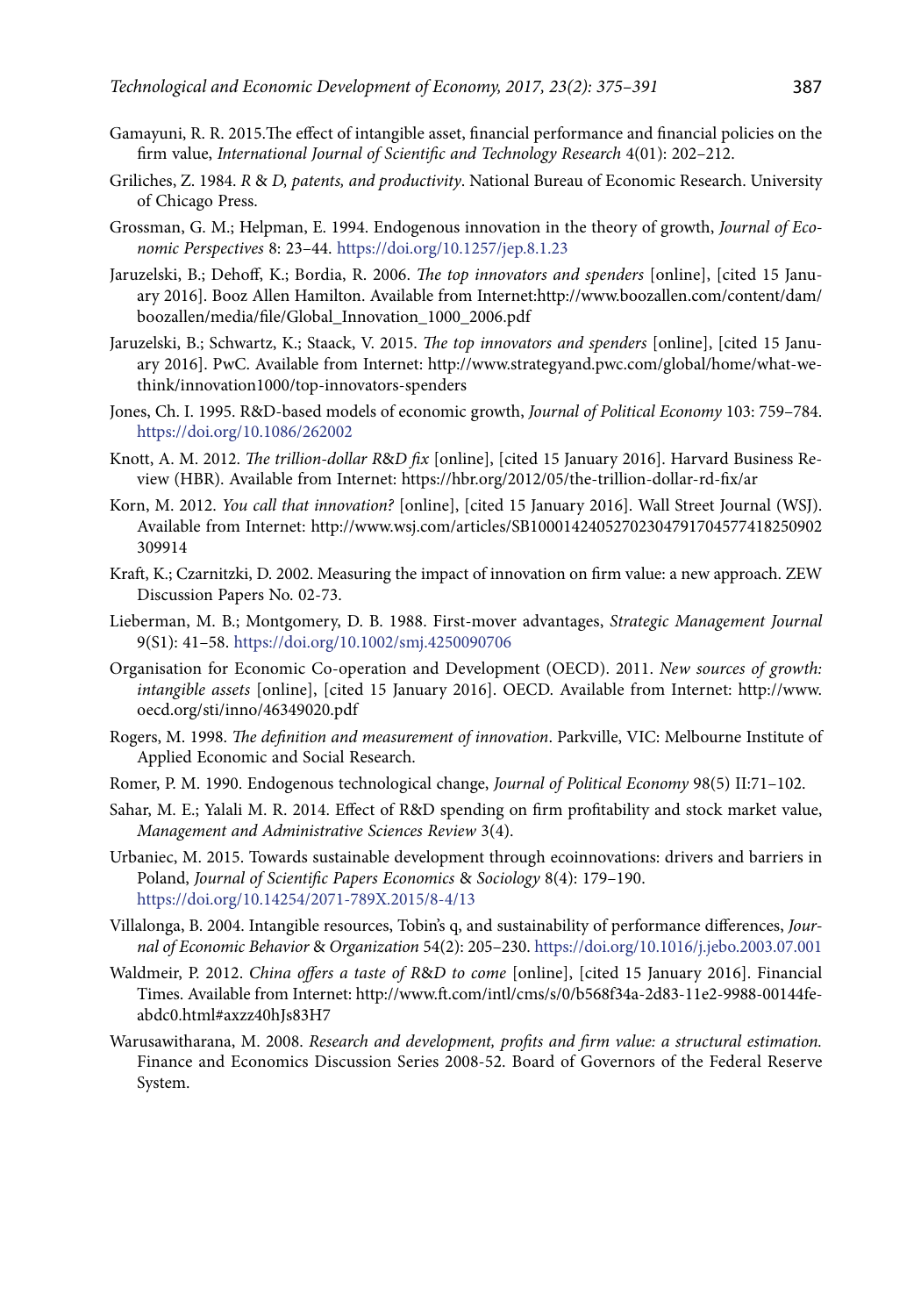## **APPENDIX**

| Group No. | N     | ROE mean | Intangible assets interval |
|-----------|-------|----------|----------------------------|
| 1.0       | 13618 | 29.5991  | $0 - 1\%$                  |
| 2.0       | 845   | 25.0690  | $1 - 2\%$                  |
| 3.0       | 480   | 22.2855  | $2 - 3\%$                  |
| 4.0       | 299   | 28.4193  | $3 - 4%$                   |
| 5.0       | 212   | 22.3271  | $4 - 5%$                   |
| 6.0       | 149   | 24.2226  | $5 - 6\%$                  |
| 7.0       | 127   | 25.9150  | $6 - 7%$                   |
| 8.0       | 85    | 25.4153  | $7 - 8\%$                  |
| 9.0       | 82    | 30.7751  | $8 - 9\%$                  |
| 10.0      | 76    | 38.3249  | $9 - 10%$                  |
| 11.0      | 15973 | 27.2353  | $0 - 10%$                  |
| 12.0      | 440   | 28.6424  | 10-20%                     |
| 13.0      | 168   | 24.8690  | 20-30%                     |
| 14.0      | 80    | 43.0571  | 30-40%                     |
| 15.0      | 42    | 24.8762  | 40-50%                     |
| 16.0      | 22    | 25.4995  | 50-60%                     |
| 17.0      | 18    | 41.7644  | 60-70%                     |
| 18.0      | 3     | 56.8167  | 70-80%                     |
| 19.0      | 2     | 41.6200  | 80-90%                     |

Table 1A. ROE mean analysis: average ROE based on intangible assets intervals



Fig.1A. Graphical representation of mean ROE by intangible assets intervals (polynomial equation)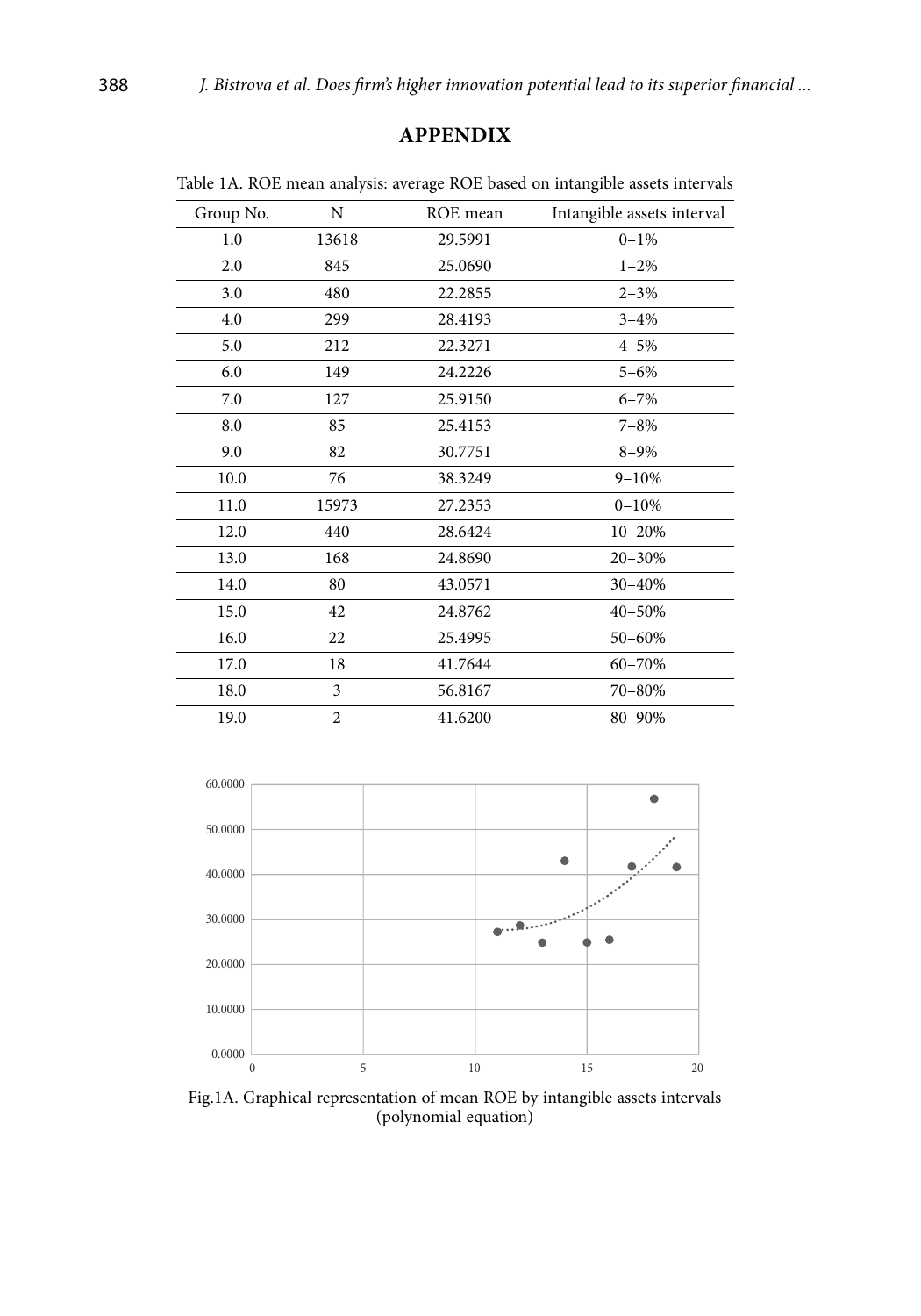| Regression type       | Indicator                 | 1% interval  | 10% interval |
|-----------------------|---------------------------|--------------|--------------|
| Linear regression     | Multiple R                | 0.49         | 0.63         |
|                       | R square                  | 0.24         | 0.40         |
|                       | Intercept (t-stat sig.)   | 23.34(0.00)  | 23.06(0.00)  |
|                       | Coefficient (t-stat sig.) | 77.88 (0.15) | 26.38(0.06)  |
| Polynomial regression | R square                  |              | 0.45         |

Table 2A. Regression statistics of ROE mean analysis

Table 3A. Gross margin mean analysis: average gross margin based on intangible assets intervals

| Group No. | N         | Gross margin mean | Intangible assets interval |
|-----------|-----------|-------------------|----------------------------|
| 1.0       | 2156.0000 | 18.3188           | $0 - 1\%$                  |
| 2.0       | 699.0000  | 21.7886           | $1 - 2\%$                  |
| 3.0       | 228.0000  | 23.6038           | $2 - 3\%$                  |
| 4.0       | 164.0000  | 21.8726           | $3 - 4%$                   |
| 5.0       | 91.0000   | 22.5465           | $4 - 5%$                   |
| 6.0       | 71.0000   | 22.9575           | $5 - 6\%$                  |
| 7.0       | 56.0000   | 20.9779           | $6 - 7%$                   |
| 8.0       | 41.0000   | 20.1300           | $7 - 8\%$                  |
| 9.0       | 39.0000   | 22.5521           | $8 - 9\%$                  |
| 10.0      | 30.0000   | 21.0447           | $9 - 10%$                  |
| 11.0      | 3575.0000 | 21.5792           | $0 - 10%$                  |
| 12.0      | 175.0000  | 28.0958           | $10 - 20%$                 |
| 13.0      | 76.0000   | 31.6482           | 20-30%                     |
| 14.0      | 36.0000   | 24.1600           | 30-40%                     |
| 15.0      | 22.0000   | 34.9541           | 40-50%                     |
| 16.0      | 22.0000   | 45.2482           | 50-60%                     |
| 17.0      | 11.0000   | 38.7618           | 60-70%                     |
| 18.0      | 7.0000    | 34.2943           | 70-80%                     |



Fig. 2A. Graphical representation of mean gross margin by intangible assets intervals (polynomial equation)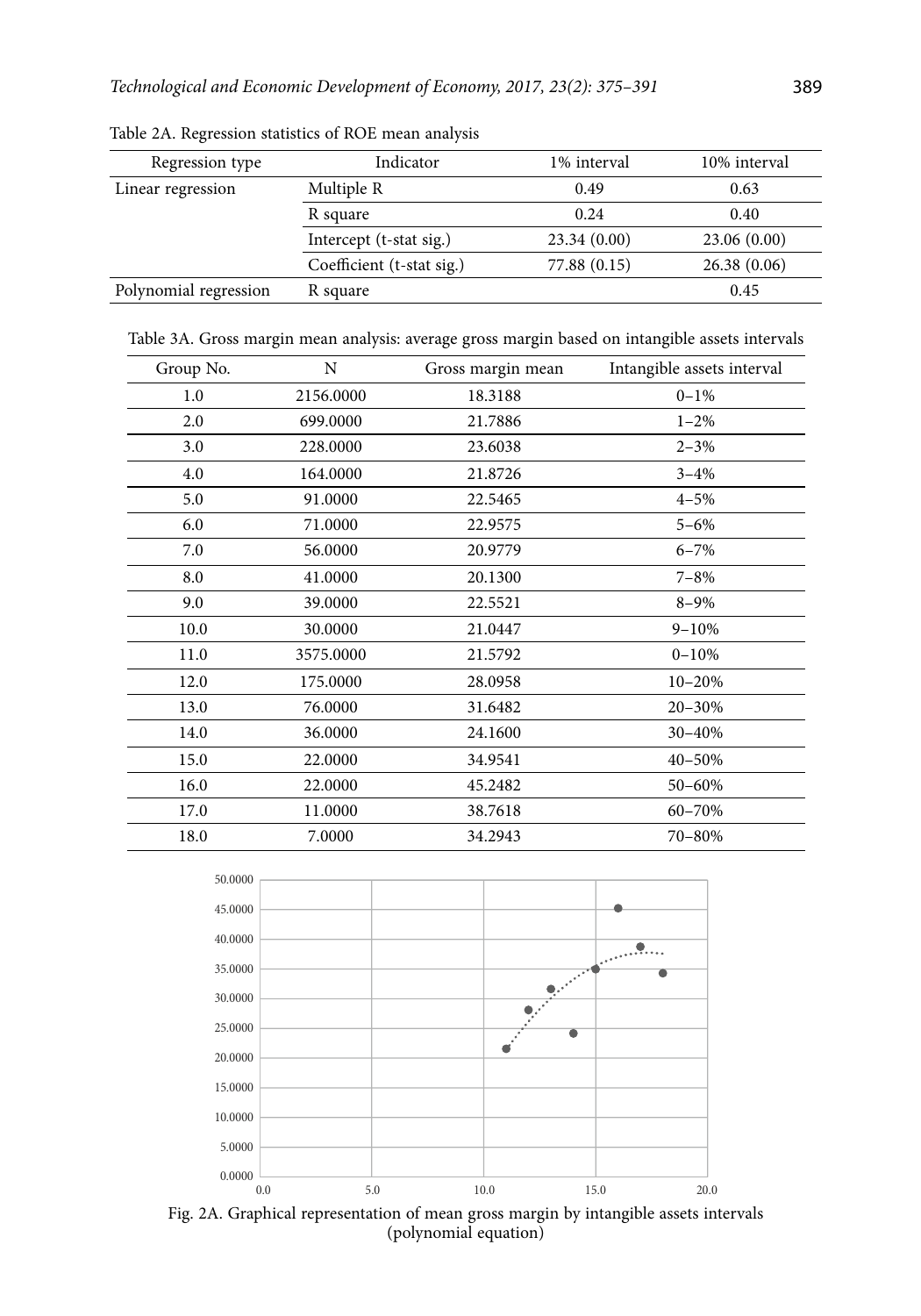| Regression type       | Indicator                 | 1% interval | 10% interval |
|-----------------------|---------------------------|-------------|--------------|
| Linear regression     | Multiple R                | 0.12        | 0.73         |
|                       | R square                  | 0.01        | 0.53         |
|                       | Intercept (t-stat sig.)   | 21.27(0.00) | 23.11(0.00)  |
|                       | Coefficient (t-stat sig.) | 6.20(0.74)  | 23.09(0.04)  |
| Polynomial regression | R square                  |             | 0.60         |

Table 4A. Regression statistics of gross margin mean analysis

Table 5A. Profit margin mean analysis: average profit margin based on intangible assets intervals

| Group No. | N              | Profit margin mean | Intangible assets Interval |
|-----------|----------------|--------------------|----------------------------|
| 1.0       | 13725          | 6.4615             | $0 - 1\%$                  |
| 2.0       | 853            | 7.3212             | $1 - 2\%$                  |
| 3.0       | 484            | 6.6738             | $2 - 3\%$                  |
| 4.0       | 301            | 6.4898             | $3 - 4%$                   |
| 5.0       | 213            | 8.1076             | $4 - 5%$                   |
| 6.0       | 150            | 9.5148             | $5 - 6\%$                  |
| 7.0       | 129            | 8.9343             | $6 - 7\%$                  |
| 8.0       | 87             | 7.0210             | $7 - 8\%$                  |
| 9.0       | 83             | 7.2496             | $8 - 9\%$                  |
| 10.0      | 75             | 7.4153             | $9 - 10%$                  |
| 11.0      | 16100          | 7.5189             | $0 - 10%$                  |
| 12.0      | 448            | 9.3836             | $10 - 20%$                 |
| 13.0      | 173            | 8.9539             | $20 - 30%$                 |
| 14.0      | 79             | 11.9161            | 30-40%                     |
| 15.0      | 41             | 13.2473            | 40-50%                     |
| 16.0      | 25             | 12.5716            | 50-60%                     |
| 17.0      | 17             | 18.0641            | 60-70%                     |
| 18.0      | $\overline{4}$ | 16.5475            | 70-80%                     |
| 19.0      | 5              | 11.5300            | 80-90%                     |



Fig. 3A. Graphical representation of mean profit margin by intangible assets intervals (polynomial equation)